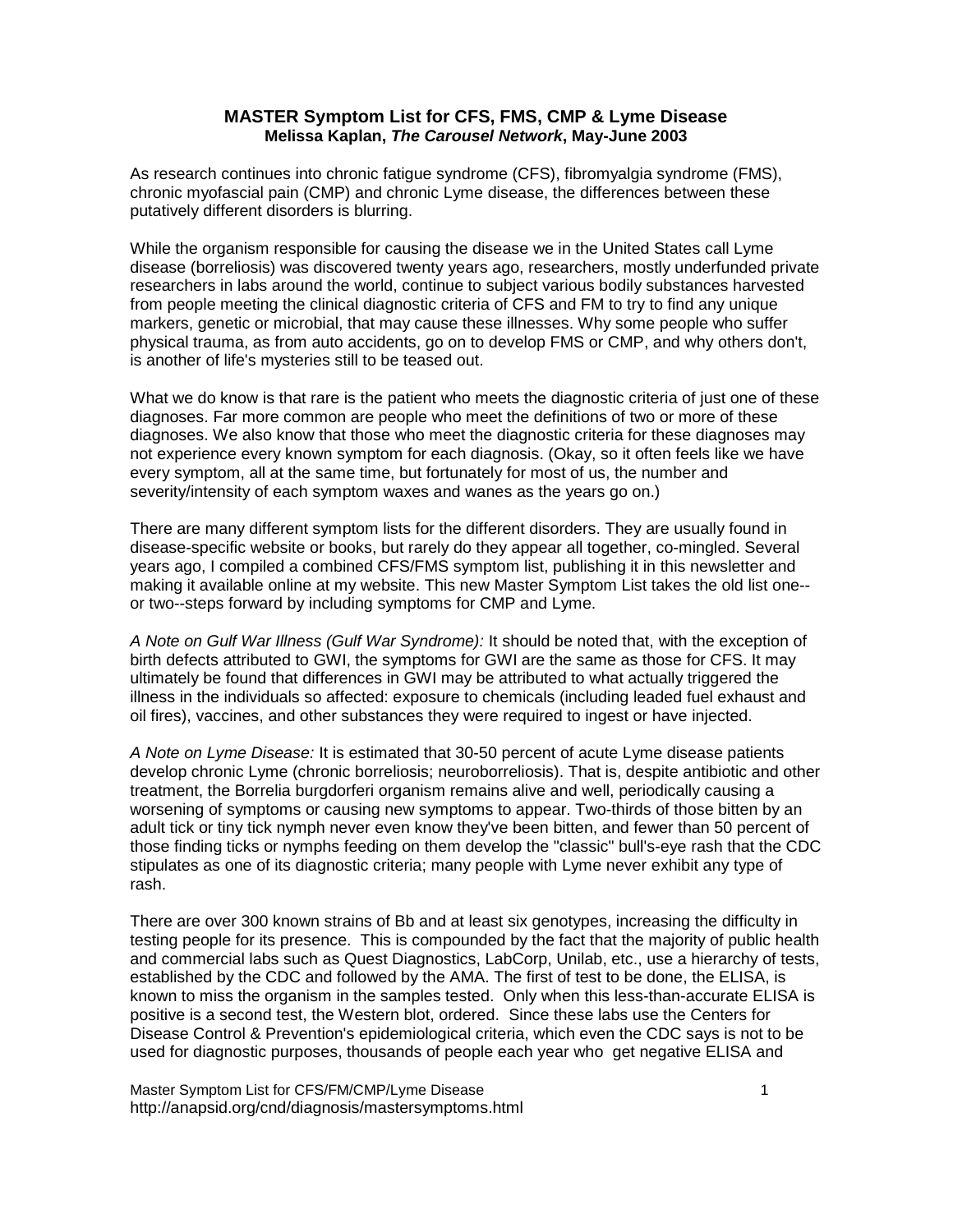Western Blots are told by their doctors that they do not have Lyme, when in fact they do. Many of those who go on to develop chronic Lyme do so because of not getting properly diagnosed right away, or not getting the appropriate treatment (too many doctors still prescribe too-short a period of antibiotics). Others keep testing negative for the disease because the tests used do not detect the strain they have, or the *Bb* is in one of its many presently undetectable morphs.

Over the past several years, as independent labs such as IgeneX and MDL have developed more sensitive tests for Borrelia and other tickborne diseases, an increasing number of people who were originally diagnosed with CFS and FM are turning up positive for Borrelia and, frequently, one or more of the other tickborne diseases. Others who are seronegative for Bb (getting false negatives on tests) respond to appropriately aggressive antibiotic therapy, and may later show positive on the Western blot IgM (early or reactivated infection) and/or IgG (chronic or ongoing infection) tests, despite negative ELISAs and earlier Western blots.

*Note on Symptoms:* Many of these are symptoms common to other diseases. Getting a proper diagnosis for CFS, FM, and CMP is as much ruling out other diseases (including proper testing *and* assessment for Lyme and other tickborne diseases) as it is looking at the clues in dozens of tests and the actual physical exam.

For more on Lyme Disease, please see www.anapsid.org/lyme.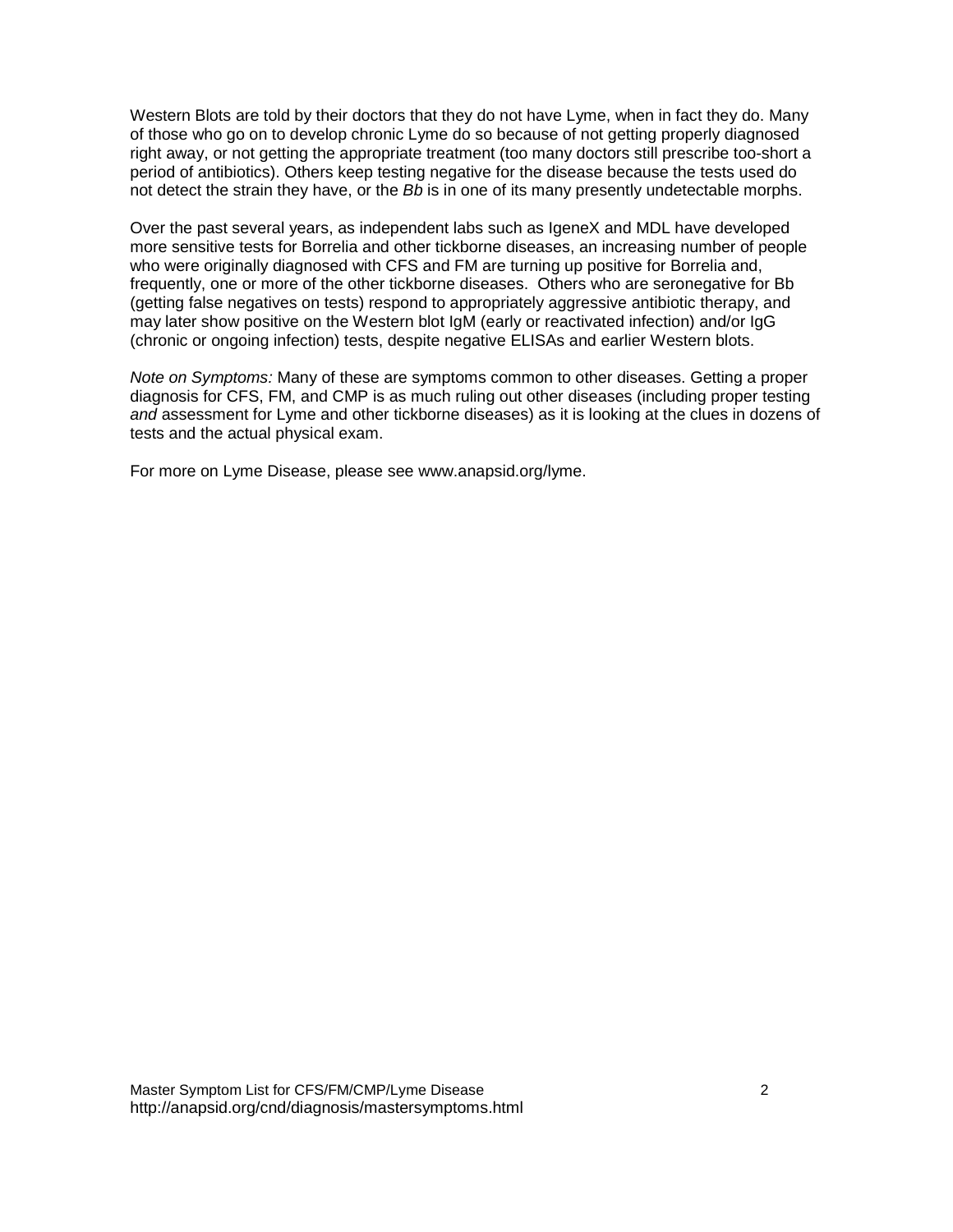# **AUTONOMIC NERVOUS SYSTEM/ENDOCRINE/IMMUNE/HORMONE**

Abnormal sensitivity to hot or cold Allergies (nasal, other; new, increased or worsening) Canker sores (frequent) Chills and/or shakes when hungry (may occur instead of feeling hungry) Cold hands and feet Extreme fatigue after minimal exertion Feeling hot or cold often Flu-like symptoms, on-going or recurrent after initial gradual or acute onset; includes mild fever (99.5-101.5 F / 37.5-38.6 C), chills Hair loss (alopecia) Herpes simplex or shingles rash Increased susceptibility to infections Low-grade fevers Low blood pressure (below 110/70) Low body temperature (below 97.5) Lymph nodes painful, swollen (in neck; under arms) Night sweats (not related to menopause or fever) Orthostatic Intolerance (neurally mediated hypotension) Reactive hypoglycemia and insulin resistance Thirst, increased Temperature irregularities; often feeling hot or cold irrespective of actual ambient temperature and body temperature; low body temperature (below 97.6 F / 36.4 C) Thyroid inflammation (acute thyroiditis; hypothyroidism; Hashimoto's thyroiditis)

# **CARDIOPULMONARY/RESPIRATORY/CIRCULATORY**

Cardiac abnormalities (mitral valve prolapse; myocarditis; tachycardia; palpitations; dysrhythmia)

**Cough** 

Dyspnea (out of breath) or shortness of breath (air hunger) after minimal or no exertion

Heart attack

Master Symptom List for CFS/FM/CMP/Lyme Disease 33 http://anapsid.org/cnd/diagnosis/mastersymptoms.html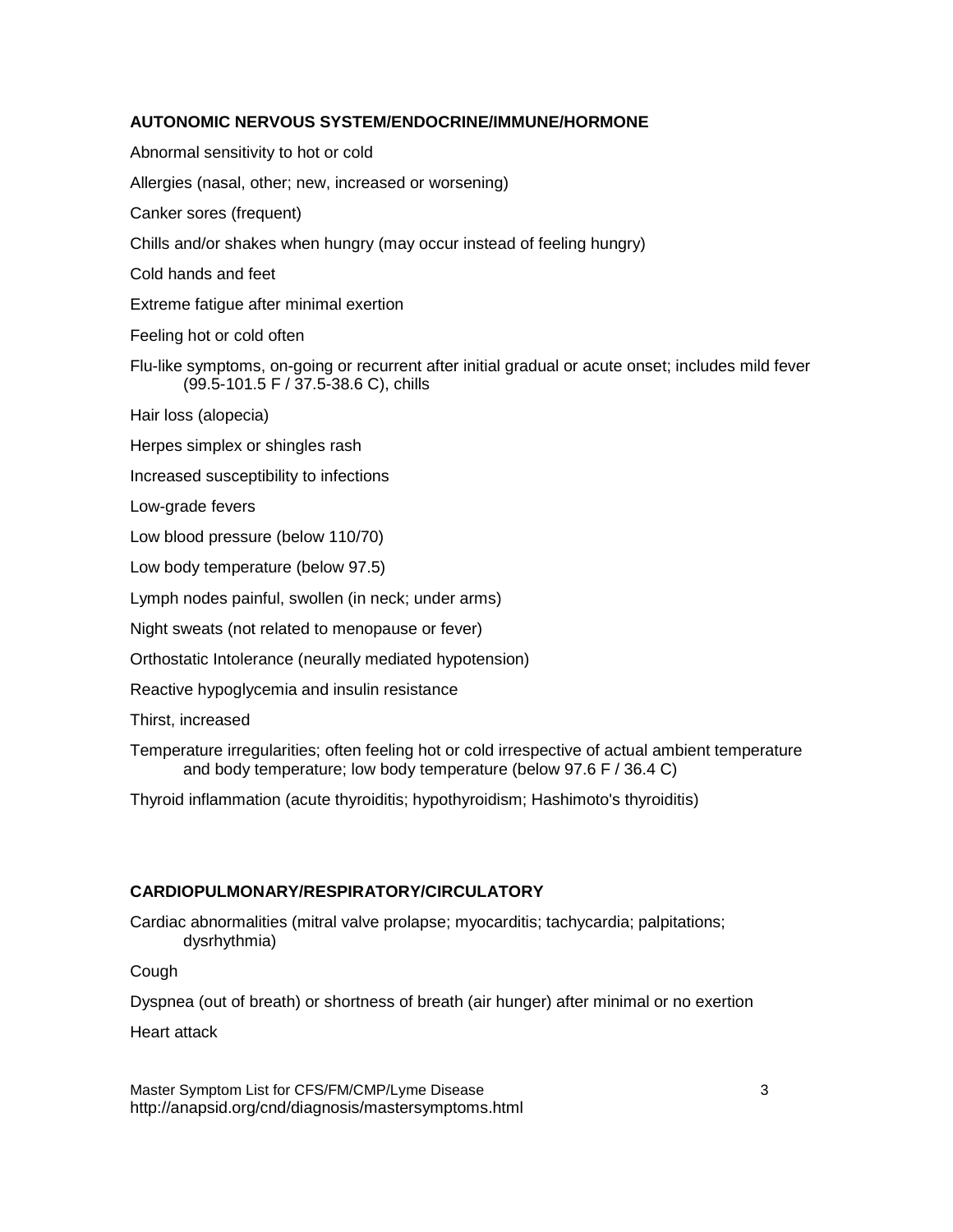Heart palpitations Heart pounds so hard it shakes body, bed Pulse skips Serious rhythm disturbances of heart Sighing, frequent, not related to mental/emotional state **Stroke Vasculitis** 

### **CENTRAL NERVOUS SYSTEM/NEUROLOGIAL/NEUROPATHIC/OTOLOGIC**

Abnormal CAT, MRI and/or SPECT scans Alcohol intolerance Aseptic meningitis "Brainfog"; inability to think clearly Difficulty moving tongue to speak Diminished or absent reflexes Fainting or blackouts; feeling like you might faint Headaches (frequent, severe, recurring) Hearing fluctuations (sounds fade then return) Hearing changes, often from day to day (need to turn up, then down, volume of radio, TV) Joint or arthritic pain not relieved by NSAIDs (ie, ibuprofen) Libido (decreased) Light-headedness, feeling spaced-out Migraine headaches Muscle twitching Noise intolerance Paralysis or severe weakness of limb Parasthesias (numbness, tingling, crawling, itching sensations) in face, head, torso, extremities Photosensitivity **Radiculitis** Seizures; seizure-like episodes

Master Symptom List for CFS/FM/CMP/Lyme Disease 4 http://anapsid.org/cnd/diagnosis/mastersymptoms.html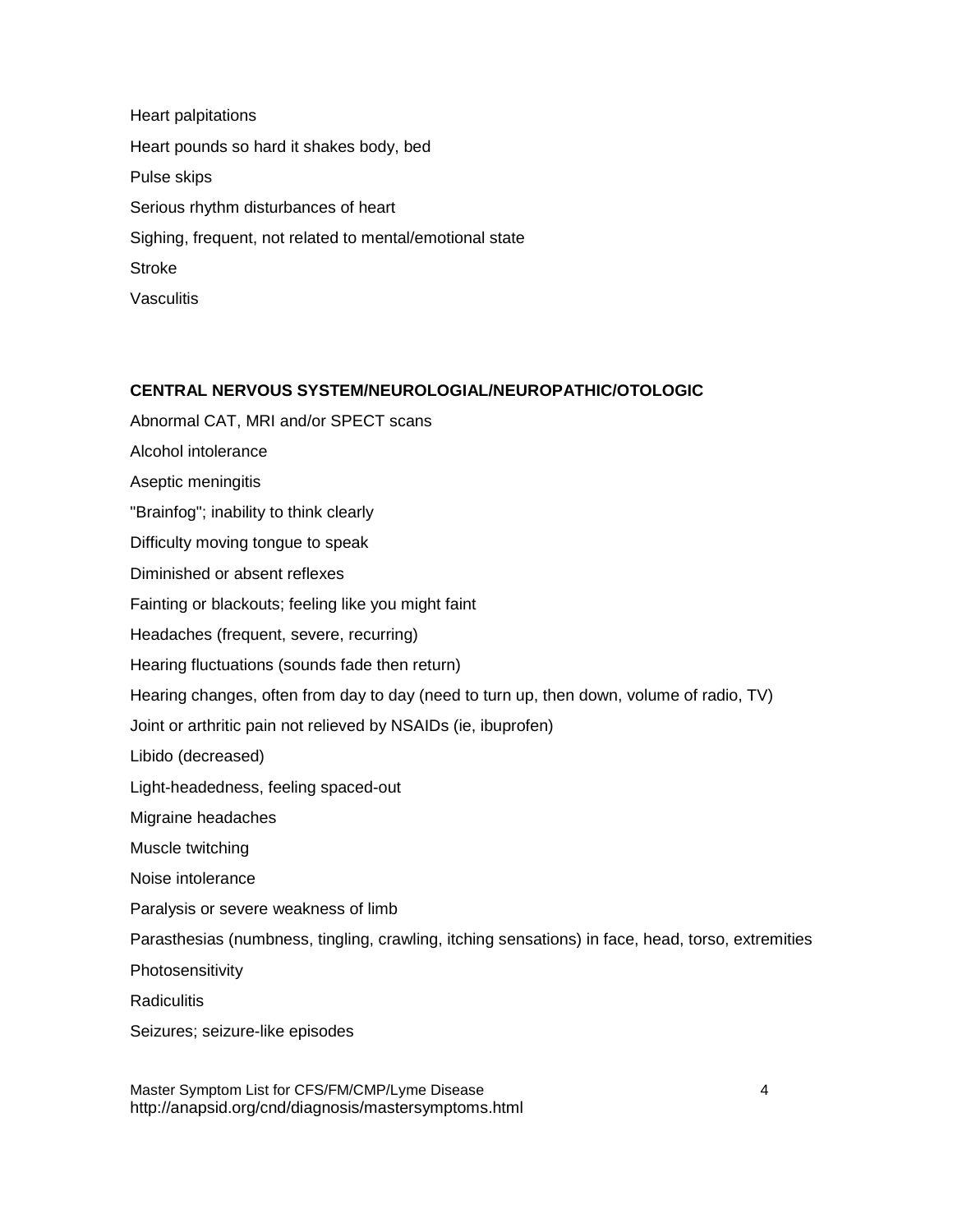Sensory alterations (hyper- or hyposensitivity) - smell, taste, hearing (noise intolerance) Severe muscle weakness Syncope (fainting) Tinnitus (ringing/noises in one or both ears) Touch or weight of clothing on or against body causes discomfort or pain Tremors, trembling

# **COGNITIVE FUNCTION**

Becoming lost in familiar locations when driving Difficulty with simple calculations (e.g., balancing checkbook) Difficulty expressing ideas in words Difficulty moving your mouth to speak Difficulty making decisions Difficulty following directions while driving Difficulty remembering names of objects Difficulty remembering names of people Difficulty recognizing faces Difficulty following simple written instructions Difficulty following complicated written instructions Difficulty following simple oral (spoken) instructions Difficulty following complicated oral (spoken) instructions Difficulty integrating information (putting ideas together to form a complete picture or concept) Difficulty putting tasks or things in proper sequence Difficulty paying attention Difficulty following a conversation when background noise is present Difficulty making and/or retrieving memories (long/short-term memory deficits) Difficulty understanding what you read Easily distracted during a task Feeling too disoriented to drive Forgetting how to do routine things

Master Symptom List for CFS/FM/CMP/Lyme Disease 5 http://anapsid.org/cnd/diagnosis/mastersymptoms.html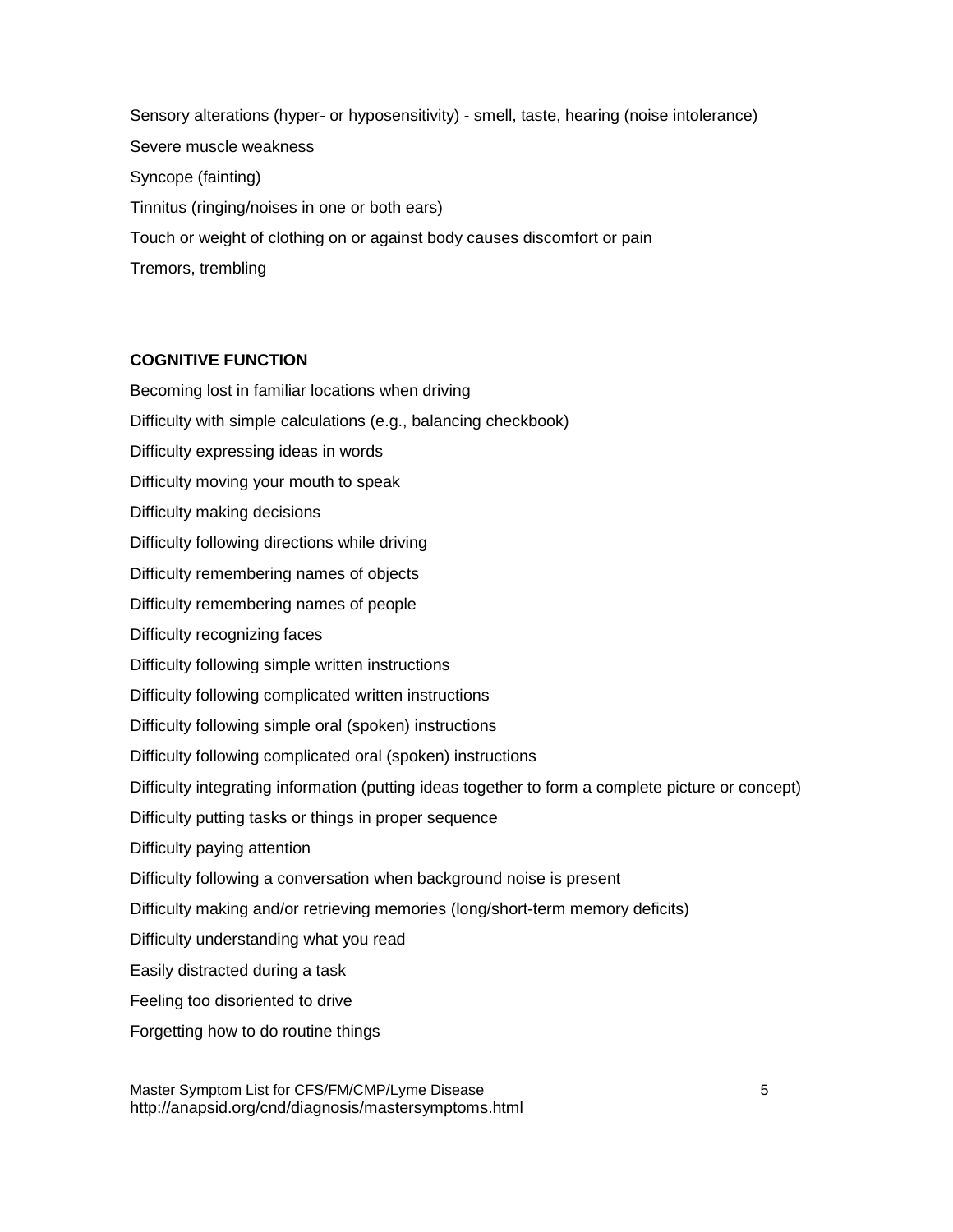Forgetting the use of common objects (such as, what to do with the shampoo when you are standing in the shower) Forgetting how to get to familiar places Impaired ability to concentrate Losing your train of thought in the middle of a sentence Losing track in the middle of a task (remembering what to do next) Poor judgment Switching left and right Slowed and/or slurred speech Stuttering; stammering Transposition (reversal) of numbers, words and/or letters when you speak and/or speak Word-finding difficulty Using the wrong word

# **DIGESTIVE/HEPATIC**

Bloating; intestinal gas

Decreased appetite

Digestive chemicals (acid, enzymes) reduced or absent

Esophageal reflux; heartburn

Frequent constipation

Frequent diarrhea

Food cravings (especially carbohydrates, sweets)

Food/Substance intolerance

IBS

Liver function impaired; mild abnormalities

Increased appetite

Nausea

Spleen tender or enlarged

Stomach ache, cramps

Vomiting

Weight gain or loss

Master Symptom List for CFS/FM/CMP/Lyme Disease 6 http://anapsid.org/cnd/diagnosis/mastersymptoms.html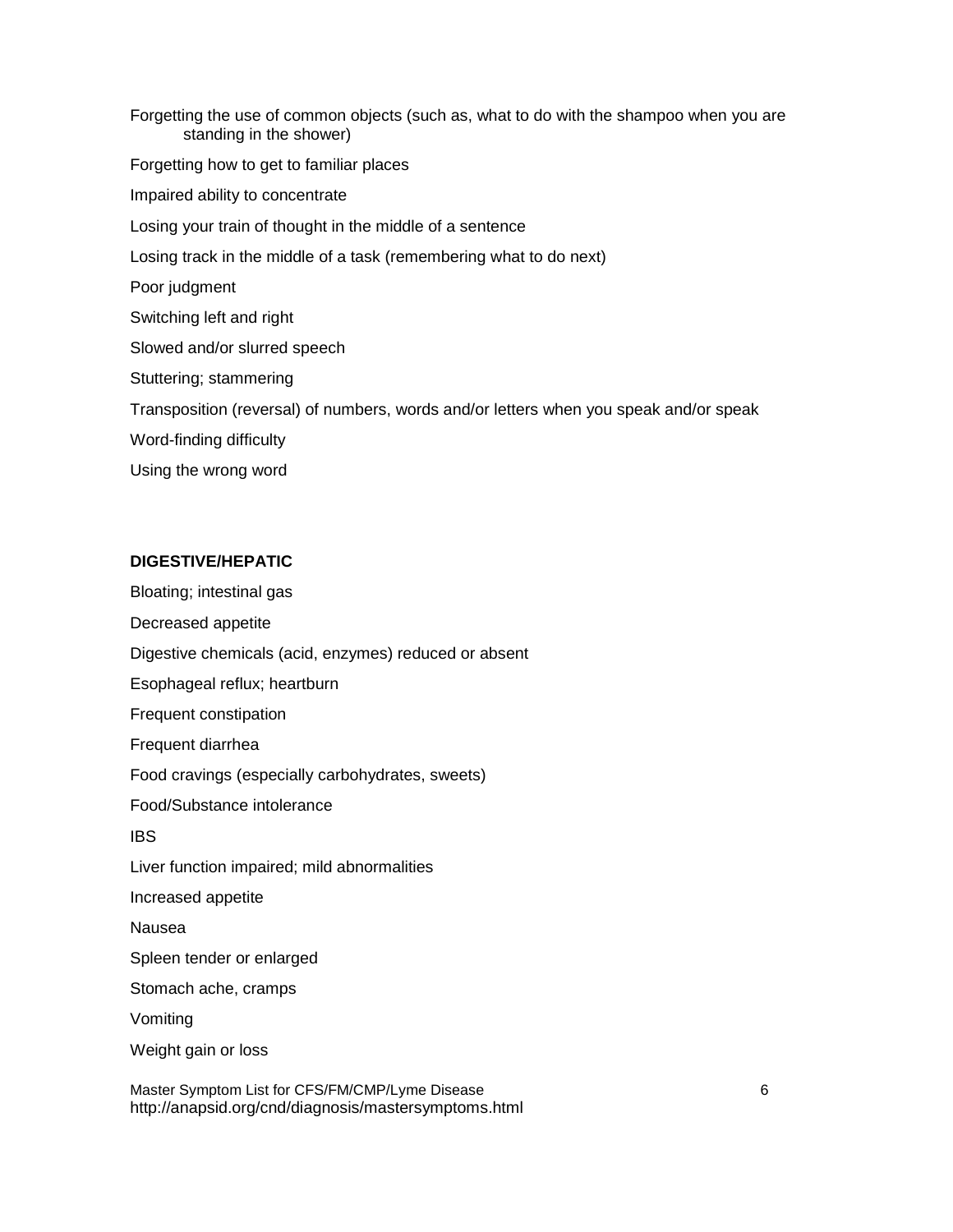### **EQUILIBRIUM/PERCEPTION**

Bite your cheeks or tongue frequently Bump into things frequently Difficulty discriminating printed matter despite proper vision correction Distances (difficulty judging when driving; when putting things down on surfaces) Dizziness or vertigo Dropping things frequently Dysequilibrium (balance problems) Impaired coordination Loss of balance when standing with eyes closed Perception (not quite seeing what you are looking at) Some patterns (stripes, checks) cause dizziness Spatial disorientation Staggering gait (clumsy walking) Words on printed page appear to jump off page or disappear when staring at them

# **EYES/VISION**

Acuity changes not related to prescription changes Blind spots Blurred vision **Conjunctivitis** Diminished visual acuity in absence of actual vision change Drooping eyelid Double vision Eye pain Flashes of light perceived peripherally Optic neuritis or atrophy Oscillopsia (image jiggles) Prescription changes more frequently Pressure sensation behind eyes

Master Symptom List for CFS/FM/CMP/Lyme Disease 7 7 http://anapsid.org/cnd/diagnosis/mastersymptoms.html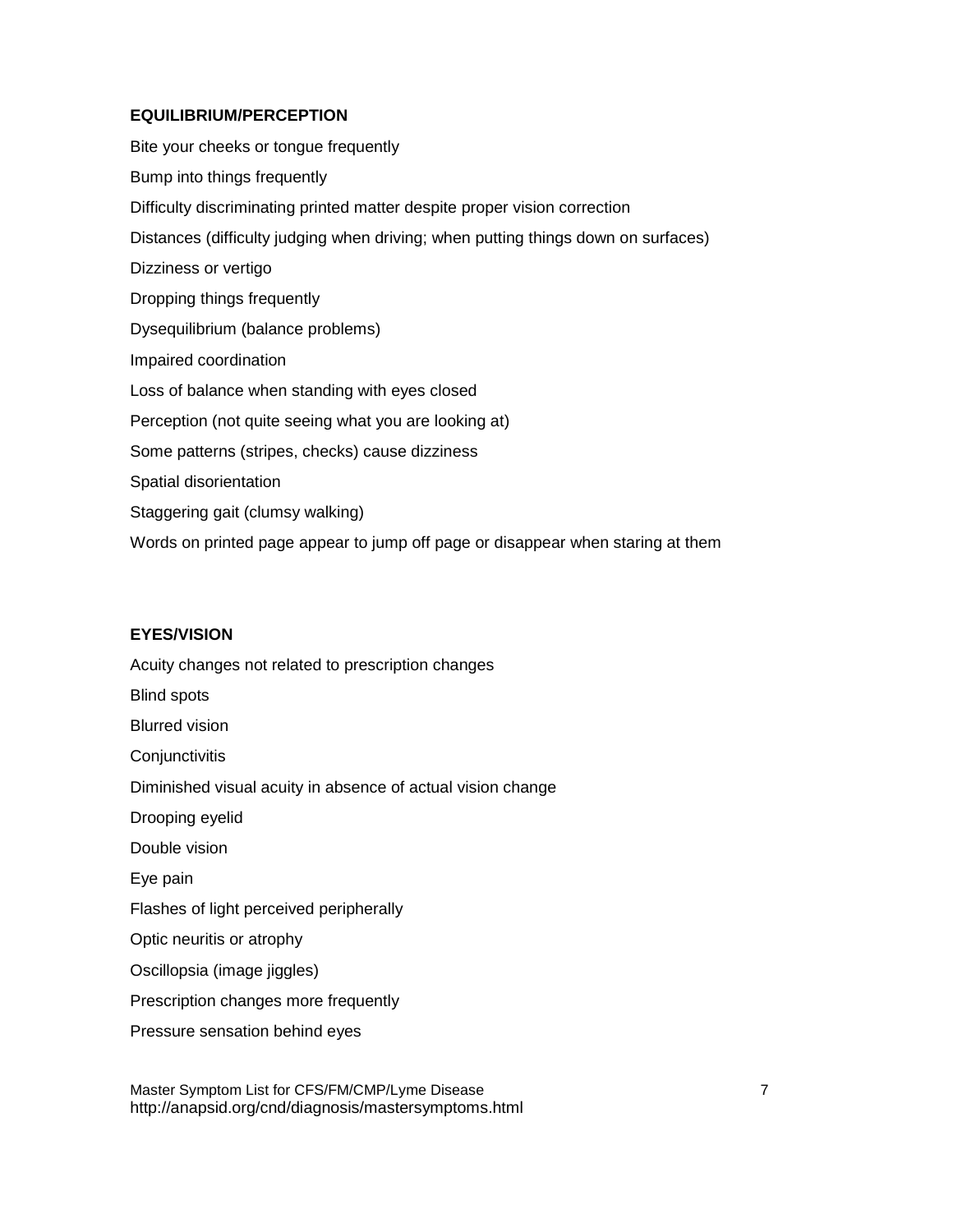Red and/or tearing eyes Retinal damage Slowed accommodation (switching focus from far to near, near to far) Spots or floaters not related to migraines Swelling around eyes Uveitis and/or iritis Wandering or lazy eye

#### **HEAD/NECK/MOUTH**

Bell's palsy (facial paralysis, one or both sides) Bruxism (grinding/clenching teeth) Canker sores Dizziness when you turn your head or move Dry chronic cough Dry eyes, nose and mouth (sicca syndrome) Pain in ears, palate, gums Periodontal disease Prickling pain along skin of jaw Problems swallowing, chewing Runny nose in absence of cold, allergies Sinus infections Sore spot on the top of your head Temperomandibular Joint Syndrome (TMJ) Unexplained toothaches Xerostoma (dry mouth)

# **MUSCULOSKELETAL**

Arthritic pain that migrates from joint to joint

Carpal tunnel syndrome

Master Symptom List for CFS/FM/CMP/Lyme Disease 88 http://anapsid.org/cnd/diagnosis/mastersymptoms.html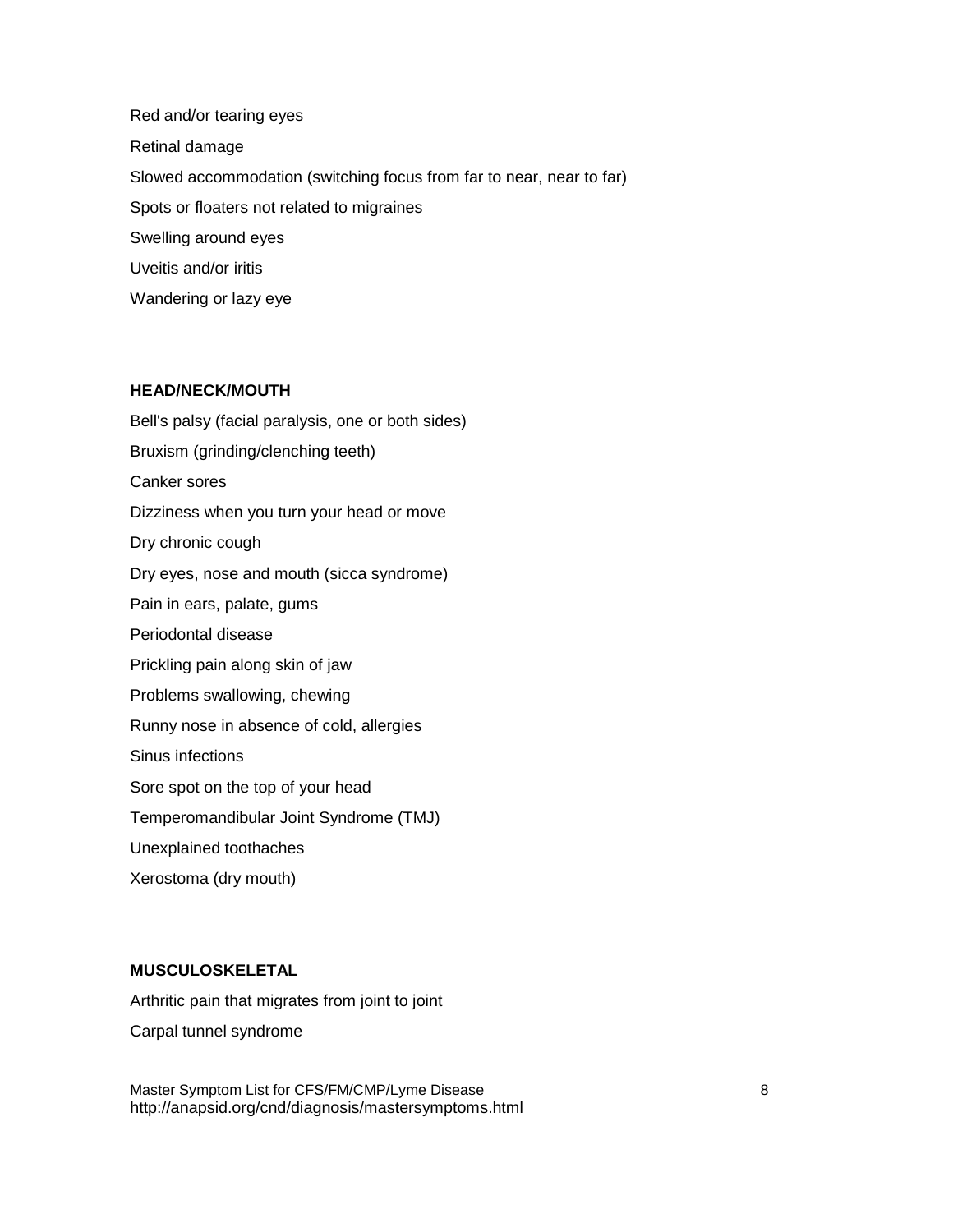Frozen shoulder Intermittent joint swelling Joint aches (arthralgia) Joint pain, without redness or swelling Loss of tone "Lumpy, bumpy" long muscles Morning stiffness Muscle aches (myalgia) Muscle pain, stiffness, weakness Pyriform muscle syndrome Reduced range of motion Stiff neck Writing causes pain in hand, arm shoulder

## **PAIN SYMPTOMS**

Abdominal pain Chest pain Generalized pain Shooting or stabbing pains Painful tender points (FMS: 11 out of 18 tender points)

# **PSYCHOLOGICAL SYMPTOMS/MOOD/EMOTIONS**

Abrupt/Unpredictable mood swings Anxiety or fear for no obvious reason Appetite increase/decrease Decreased self-esteem Depression or depressed mood Feeling helpless and/or hopeless Feeling worthless

Master Symptom List for CFS/FM/CMP/Lyme Disease 9 http://anapsid.org/cnd/diagnosis/mastersymptoms.html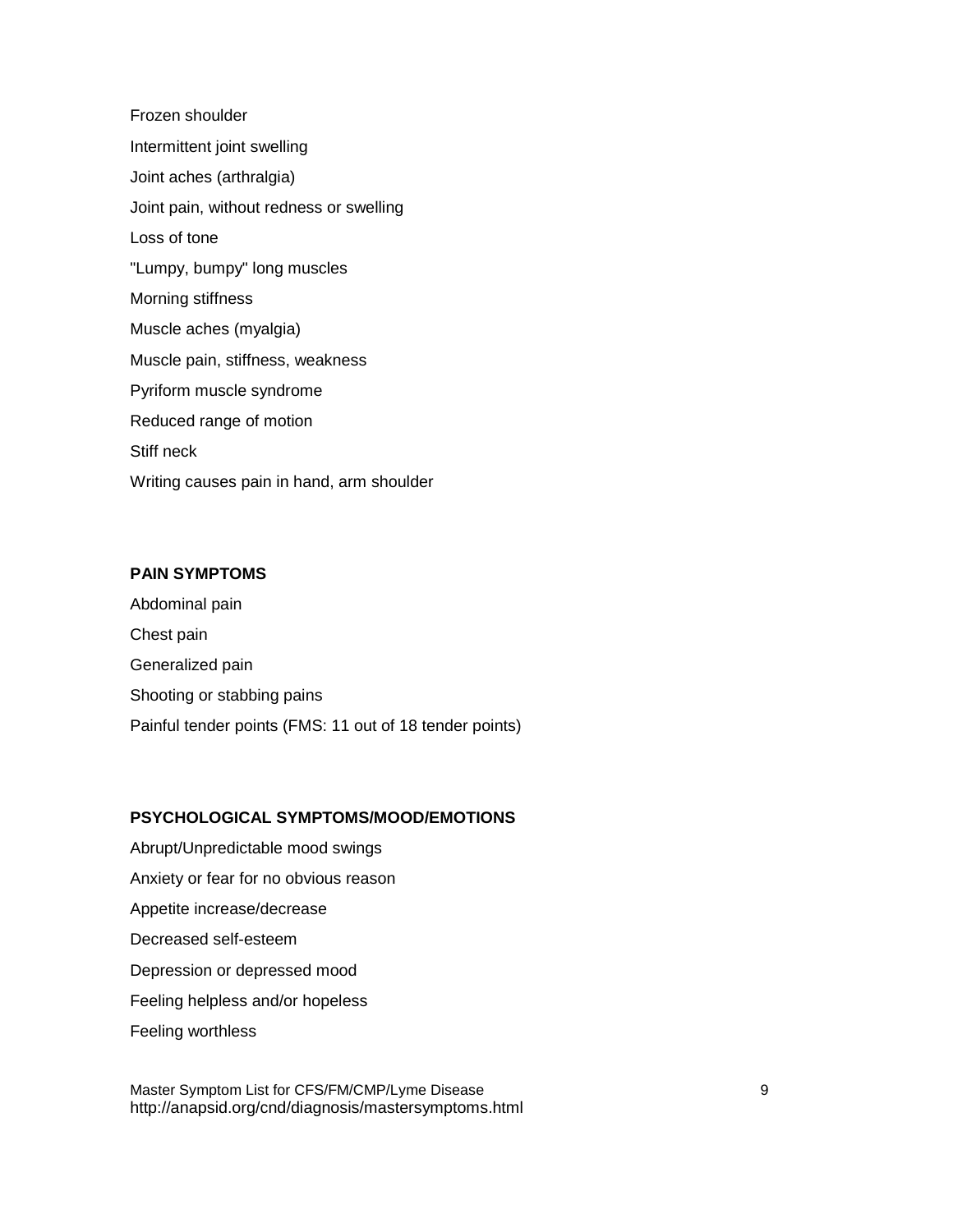Frequent crying for no reason Helpless/Hopeless feelings Inability to enjoy previously enjoyed activities Irritability; over-reaction New phobias/irrational fears Panic attacks Personality changes (labile, irritable, anxious, confused, forgetful) Phobias (irrational fears) Rage attacks; anger outbursts for little or no reason Suicidal thoughts or suicide attempts

# **SENSITIVITIES**

Acute or abnormal reactions to medications Alteration in taste, smell, and/or hearing Chemicals (alcohol, medications; lower tolerance for) Food sensitivities Increased perception of and sensitivity to noise Light sensitivity

Sensitivity to odors (able to detect and/or react in concentrations far lower than before and that healthy people cannot smell)

## **SKIN/NAILS**

Abnormal scarring Acrodermatitis Chronica Atrophician Blotchy or mottled skin Bruise easily Bruises may take longer to appear, and/or longer to fade Bull's-eye (Erythema migrans) on light skin (resembles a bruise on dark skin) Dermographia (minor scratch pressure on skin leaves vivid red welts) Dry, itchy skin

Master Symptom List for CFS/FM/CMP/Lyme Disease 10 10 http://anapsid.org/cnd/diagnosis/mastersymptoms.html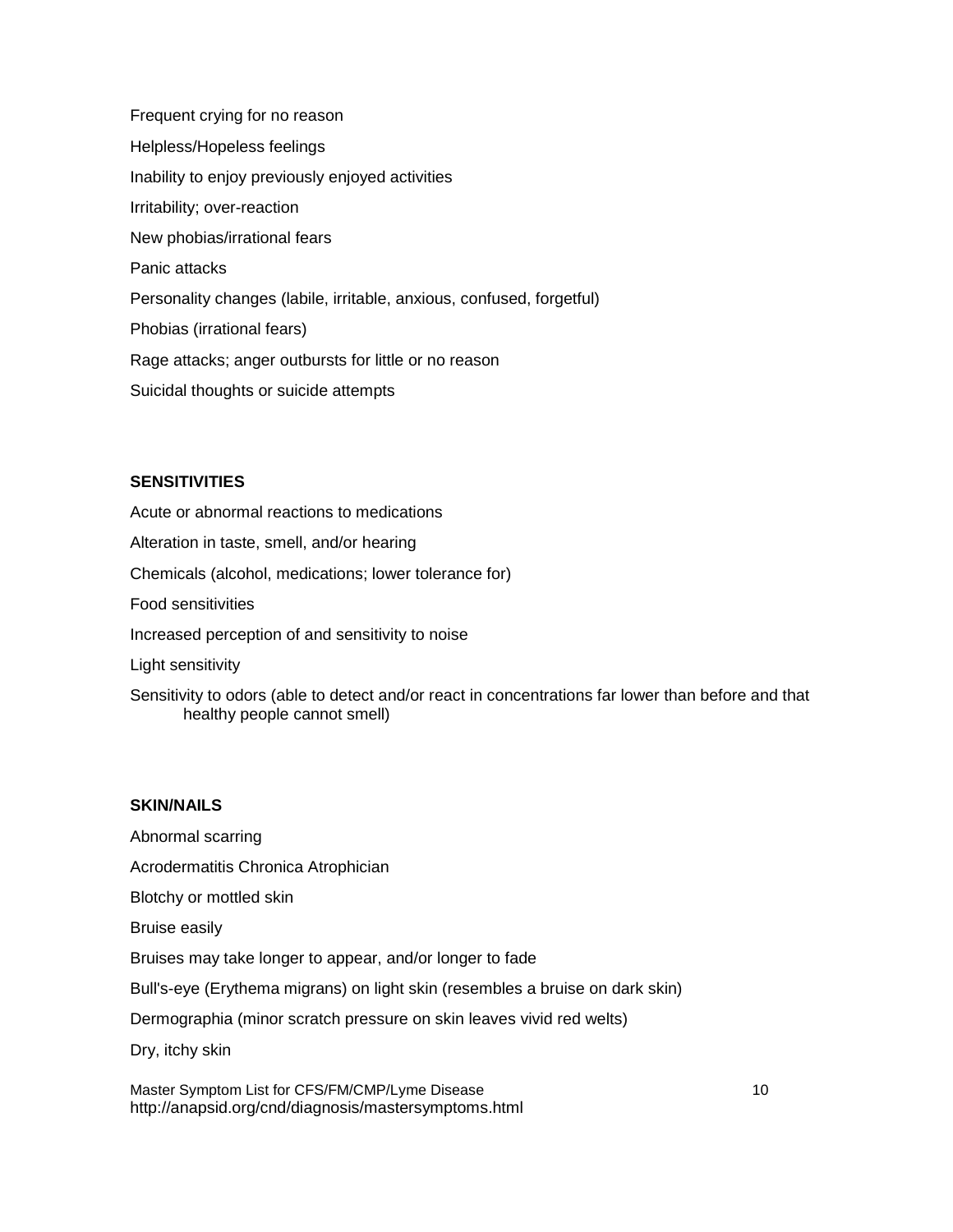Easily scar Eczema or psoriasis Fragile nails Frequent skin irritations Lymphadenosis benigna cutis Nails that curve under or downward Overgrowing connective tissue (ingrown hair, adhesions, thickened/split cuticles, cysts, fibroids) Painful skin (abnormal/excessive pain when scratched or rubbed) "Paper" skin (feels fragile, tissue-thin when rubbed) Rashes on body, face Vertical ridges or beads in nails

### **SLEEP SYMPTOMS**

Abnormal brain activity in stage 4 sleep Altered sleep/wake patterns (alert/energetic late at night, sleepy during day Difficulty falling asleep Difficulty staying asleep (frequent and/or prolonged awakenings) Hypersomnia (excessive sleeping) Myclonus (restless leg syndrome; occasional jerking of entire body) Nightmares (frequent, extremely vivid and/or disturbing) Unrefreshing/Non-restorative sleep UROGENITAL/REPRODUCTIVE Decreased libido Discharge from breast or galactorrhea **Endometriosis** Frequent urination **Incontinence** Impotence Infant: premature; low birth weight; low muscle tone; failure to thrive Interstitial cystitis Miscarriage or stillbirth

Master Symptom List for CFS/FM/CMP/Lyme Disease 11 11 http://anapsid.org/cnd/diagnosis/mastersymptoms.html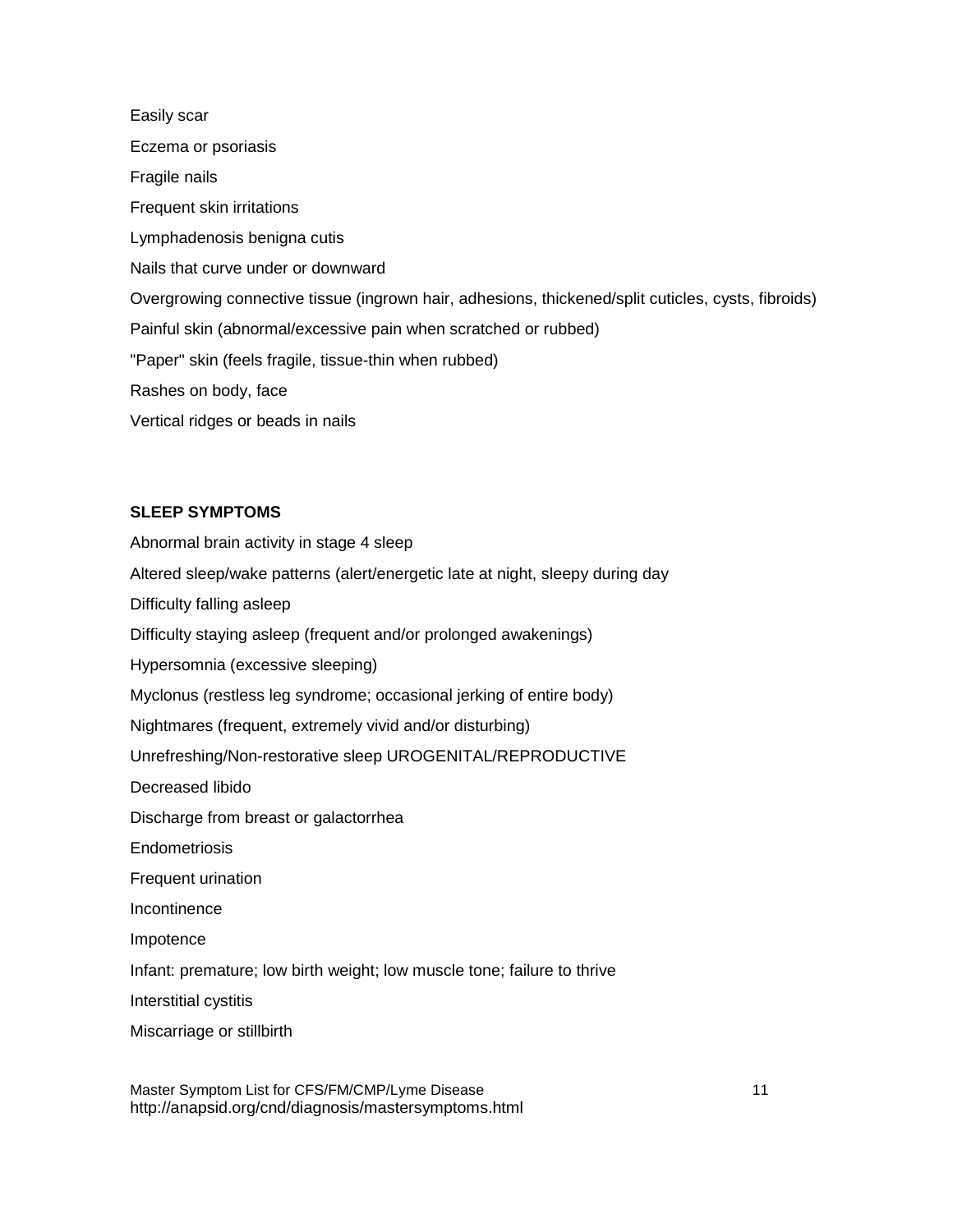Painful intercourse Painful urination or bladder Pelvic and/or rectal pain Prostate pain Swollen testicles Other symptoms worsen before start of menstruation Worsening of PMS

#### **OTHER**

Master Symptom List for CFS/FM/CMP/Lyme Disease 12 Abnormal or other changes in sweating Activity level reduced to less than 50% of pre-onset level Burning sensation (internal and/or external) **Cancer** Changed voice Changes in sweat odor/body odor Delayed reaction to overactivity/exertion (onset 24-48 hours after exertion) Electromagnetic (EM) sensitivity (electrical storms, full moon, affect function of electrical devices) Fatigue, prolonged, disabling, made worse by exertion or stress Fibrocystic breasts "Galloping" cholesterol and triglycerides Hair loss (not related to age, hormones, diet, medication) Hands hurt excessively when put in cold water Handwriting changes, altering signature and/or other writing **Hoarseness** Painful, weak grasp that gives way/lets go Periods of concentrated thinking causes physical and mental exhaustion, increases pain Sore throat Swelling/Idiopathic edema (fluid retention syndrome) Symptoms worsened by extremes of temperature (hot, cold), stress, and/or air travel Symptoms change focus from time to time, like infection is moving through the body

http://anapsid.org/cnd/diagnosis/mastersymptoms.html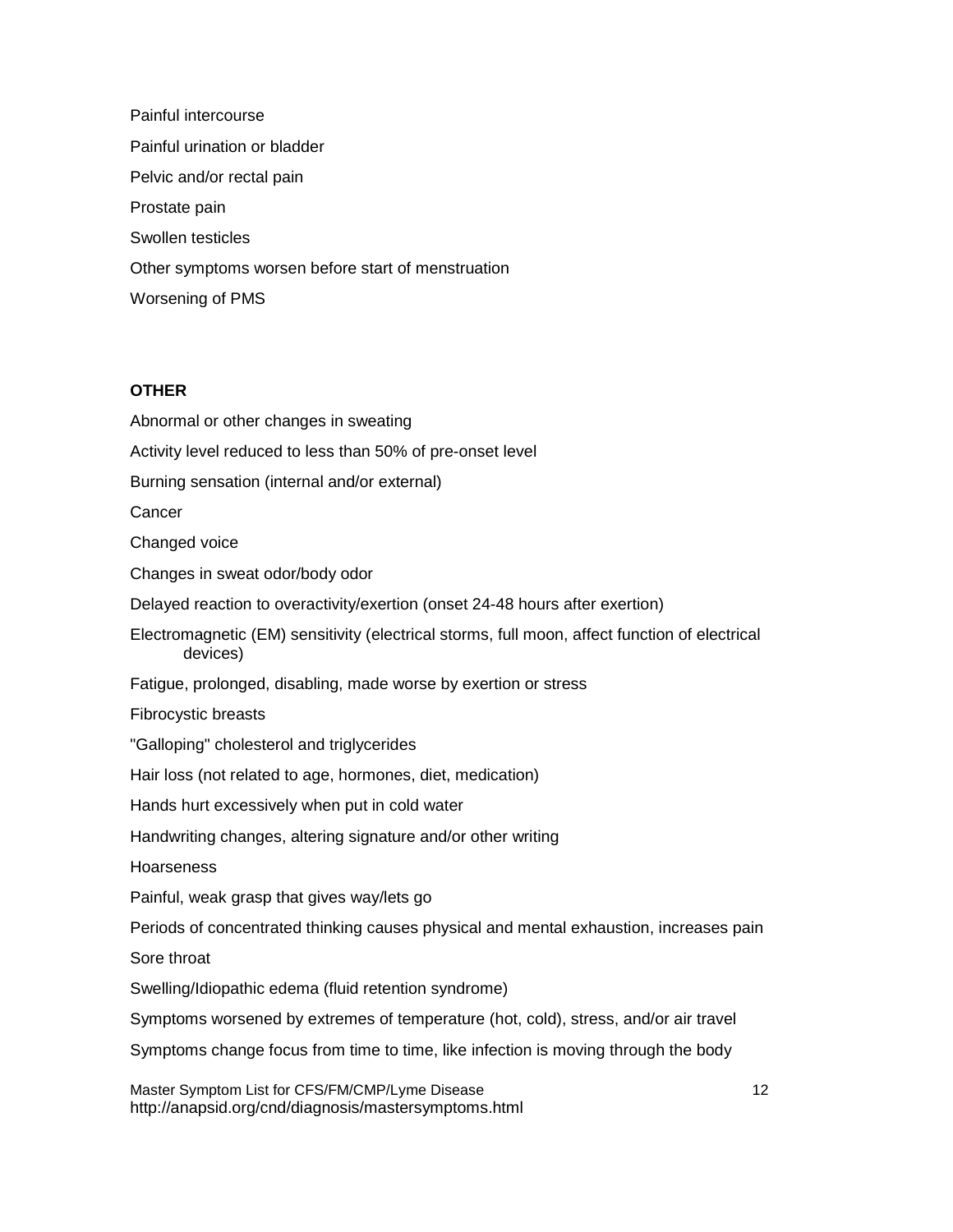Thickened mucus secretions (nose, bowel, vaginal) Thickened "sleep" around eyes in mornings Very attractive to biting flies and mosquitoes Weight changes (usually gain)

# **COMMON CO-INFECTIONS AND DISORDERS**

**Babesiosis** Cytomegalovirus (CMV) Epstein-Barr virus (EBV) **Ehrlichiosis Herpesvirus** HHV6 Iron deficiency Mercury or other metal toxicity Mycoplasma Systemic mold and/or mold sensitivities